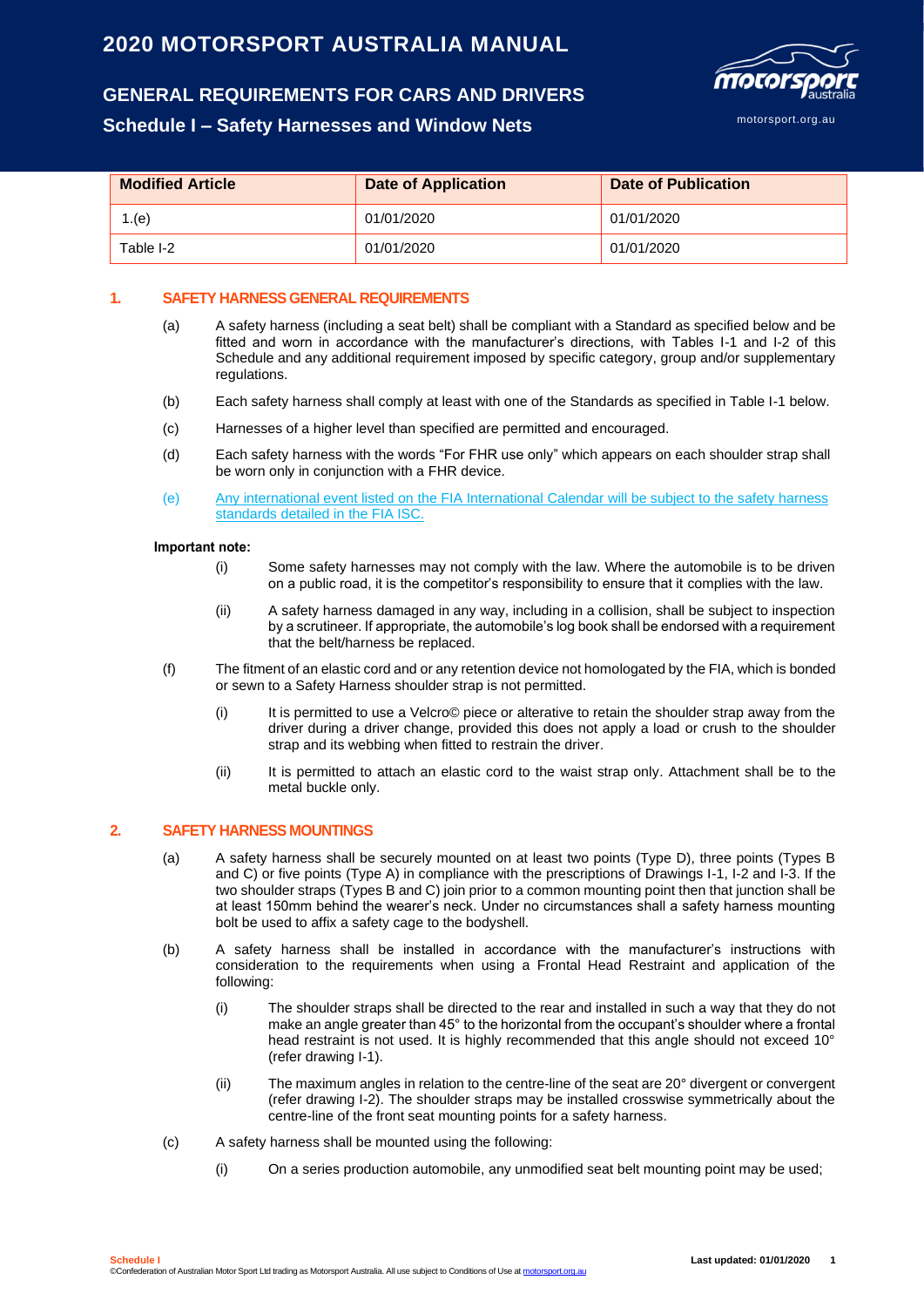- (ii) Where a safety harness is affixed to an un-reinforced section of the body shell, each attachment point shall be reinforced by the use of a plate not less than 75mm x 50mm x 3mm thick (refer drawing I-4);
- (iii) Except for a crutch strap mounted in accordance with (d) any bolt used shall be a minimum of 10mm grade 8.8, or an eye bolt to the recognised thread diameter of 7/16" or 11mm except for homologated 1st category applications;
- (iv) Shoulder straps may be fixed to the safety cage or to a reinforcement bar by means of a loop, and/or be fixed to a transverse reinforcement compliant with Schedule J and the following:
	- (A) When looped around a transverse bar adjustment mounting buckles are to be placed as close as possible to the bar to reduce the amount of slip of the shoulder strap mountings.
	- (B) It is permitted to retain a shoulder strap/s into position to maintain FHR adjustment using material such as safety cage padding.
- (d) Only a crutch strap or straps may be mounted in accordance with drawing I-6 where the following shall apply:
	- (i) Bar/s shall not bend under a strap load of at least 14.7kN
	- (ii) All edges shall be appropriately rounded (>1.5mm radius)
	- (iii) The bars shall directly clamp on each other firmly clamping the webbing
	- (iv) Each attachment point shall be reinforced by the use of a plate in accordance with drawing I-4 or a single plate in accordance with drawing I-5
	- (v) The belt is correctly routed in accordance with drawing I-6

### **3. FITTMENT OF SAFETY HARNESSES FOR FRONTAL HEAD RESTRAINT (FHR)**

- (a) Each safety harness must be compliant with FIA or SFI standards and it is strongly recommended to use only a 6 point harness homologated to FIA standard 8853/98 or FIA standard 8853-2016. A safety harness with either a 75mm or a 50mm wide shoulder strap may be used with FHR. The following shall apply:
	- (i) The length adjustment device of the shoulder strap shall be positioned on the FHR yoke with the upper edge not more than 70mm from the lower edge of the FHR yoke as shown in Drawing I-7.
	- (ii) The shoulder strap anchorage points on the automobile shall be symmetrical about the centre line of the driver's seat. When viewed from above, the angle between the shoulder straps shall be approximately 20°-25° as shown in Drawing I-8.
	- (iii) This can be achieved with reference to the values in Table I-3 which have been calculated based on 75mm wide belts (values for 50mm wide belts are shown in brackets) and four FHR collar sizes according to Drawing I-10. Negative values indicate that the shoulder straps are crossed. These values should be closely respected, but a tolerance of +/-20 mm would be acceptable. Strap movement in the anchorages should be taken into account.
	- (iv) The values in red (underlined) denote that theoretical separation is less than strap width. In this case it is recommended that the straps are installed side by side to avoid any overlap, hence the actual separation shall be equal to the strap width. If the value is negative, the strap should be crossed. Shoulder straps over 200mm long are not recommended.

### **4. WINDOW NETS**

- (a) In a circuit race, each closed automobile which is required to have a safety cage fitted shall have a safety window net fitted in the driver's door window opening.
	- (i) The window net must cover the opening forward to the centre of the steering wheel and be able to withstand a load of 500N applied at any point.
	- (ii) The net may be locally modified to preserve the driver's view of the external mirror.
	- (iii) The net must be affixed by means of a rapid release system so that, even with the automobile inverted it must be possible to detach the mechanism with one hand.
	- (iv) The handle or lever must have coloured markings.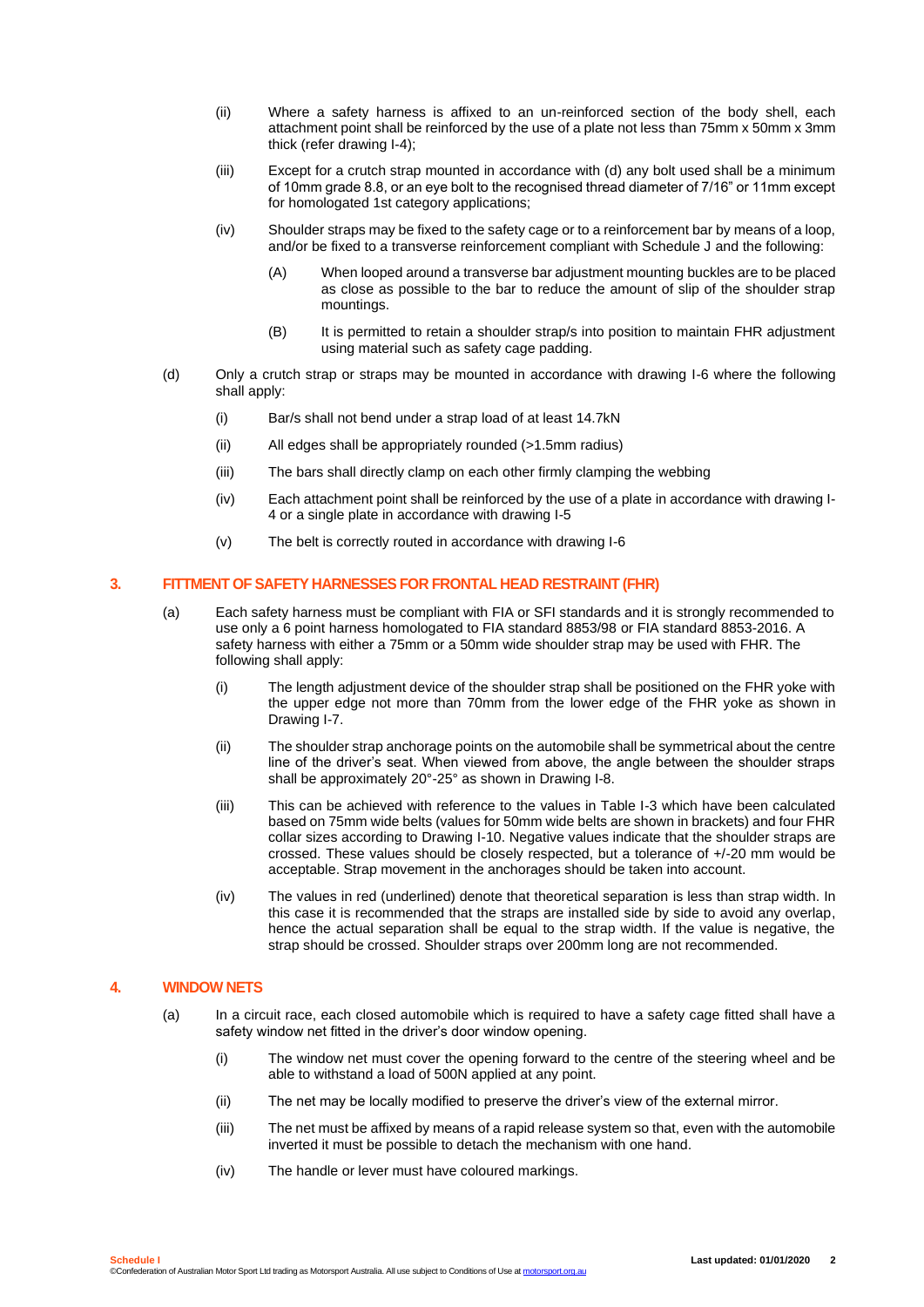- (v) A push button release system is authorised provided that it respects the prescriptions of this article. The push button must be visible from the outside, be of a contrasting colour and be marked "press".
- (b) On each automobile derived from series production automobiles manufactured after 1970 and which retains the unmodified door, hinges and latches of the registrable automobile, the net may be mounted to the door frame.
	- (i) A method of permanent attachment (metal strip with bolts or rivets) must be used to affix the net to the door and shall incorporate a quick release system.
	- (ii) Such an automobile fitted with a permanently closed shatterproof window on the driver's door that complies with strength requirements imposed above will be deemed to comply with the requirement for a window net.
	- (iii) On each other automobile the net must be mounted to the safety cage.

**Note:** Each 5th Category automobile, when competing in an event exclusively for such an automobile, is exempt from the requirement for Window Nets.

- (c) Each Off Road automobile, must be equipped (for each occupant) with a safety net or arm restraints in accordance with the following.
	- (i) Each device must ensure that each arm of each crew member cannot project beyond the line of the bodywork of the automobile.
	- (ii) Where an occupant is not using arm restraints a window net must be used to cover each opening, except for the front window opening.
	- (iii) For an automobile with an opening roof each occupant shall be required to have a wrist/arm restraint on each arm.
	- (iv) If arm restraints are used they must be worn by each occupant at all times whilst the automobile is moving in competition. A wrist restraint must be at least to an SFI 3.3 standard.

|   | <b>Configuration</b>               | <b>Acceptable Standards</b>                                                                                                                              | <b>Identification</b>                                                                                                                                                                                                                                        |
|---|------------------------------------|----------------------------------------------------------------------------------------------------------------------------------------------------------|--------------------------------------------------------------------------------------------------------------------------------------------------------------------------------------------------------------------------------------------------------------|
| A | 6-Point Harness                    | FIA 8853-2016 <sup>3</sup><br>FIA Hologram compulsory<br>FIA 8853/981<br>FIA Hologram compulsory<br>for each harness<br>manufactured after<br>01/01/2013 | In compliance with:<br>In compliance with:<br><b>FIA Standard 8853-2016</b><br>FIA Standard 8853/98 & 8854/98<br>ne: Manufacturer hamess<br><b>FIA D-99</b><br>Not valid after<br>: 2021<br>201<br><b>Vot valid after</b>                                    |
|   | 5-Point Harness                    | SFI 16.12                                                                                                                                                | This Manufacturer<br><b>SFI</b><br>FOUNDATION<br><b>Certifies That This</b><br>INC.<br><b>Product Meets</b><br>SFI SPEC. 16.1<br>Date of Manufacture<br>OCT<br><b>FEB</b><br>Ni rv<br>06<br><b>SEP</b><br><b>MAR</b><br><b>JUN</b><br><b>DEC</b><br>07<br>08 |
| B | 4-Point Harness<br>3-Point Harness | Includes Level A<br>FIA 8854/981<br>AS 2596<br>ECE R16                                                                                                   | This seatbolt extensioner meets<br>safety standards and regulations<br>AS / 2596, ISO 8683 J386 FMVSS<br>E <sub>4</sub><br>MEETS INT'L E4 D4604 ELR-V<br><b>MADE IN JAPAN</b><br>【重要】当エクステンダーは、国際<br>E4安全基準に適合しております。<br>日本射                                 |
| C | Lap Sash Belt                      | AS 2596<br>ECE R16<br><b>AS E35</b>                                                                                                                      |                                                                                                                                                                                                                                                              |
| D | Lap Belt                           | AS 2596<br>ECE R16<br><b>AS E35</b>                                                                                                                      |                                                                                                                                                                                                                                                              |

#### **TABLE I-1**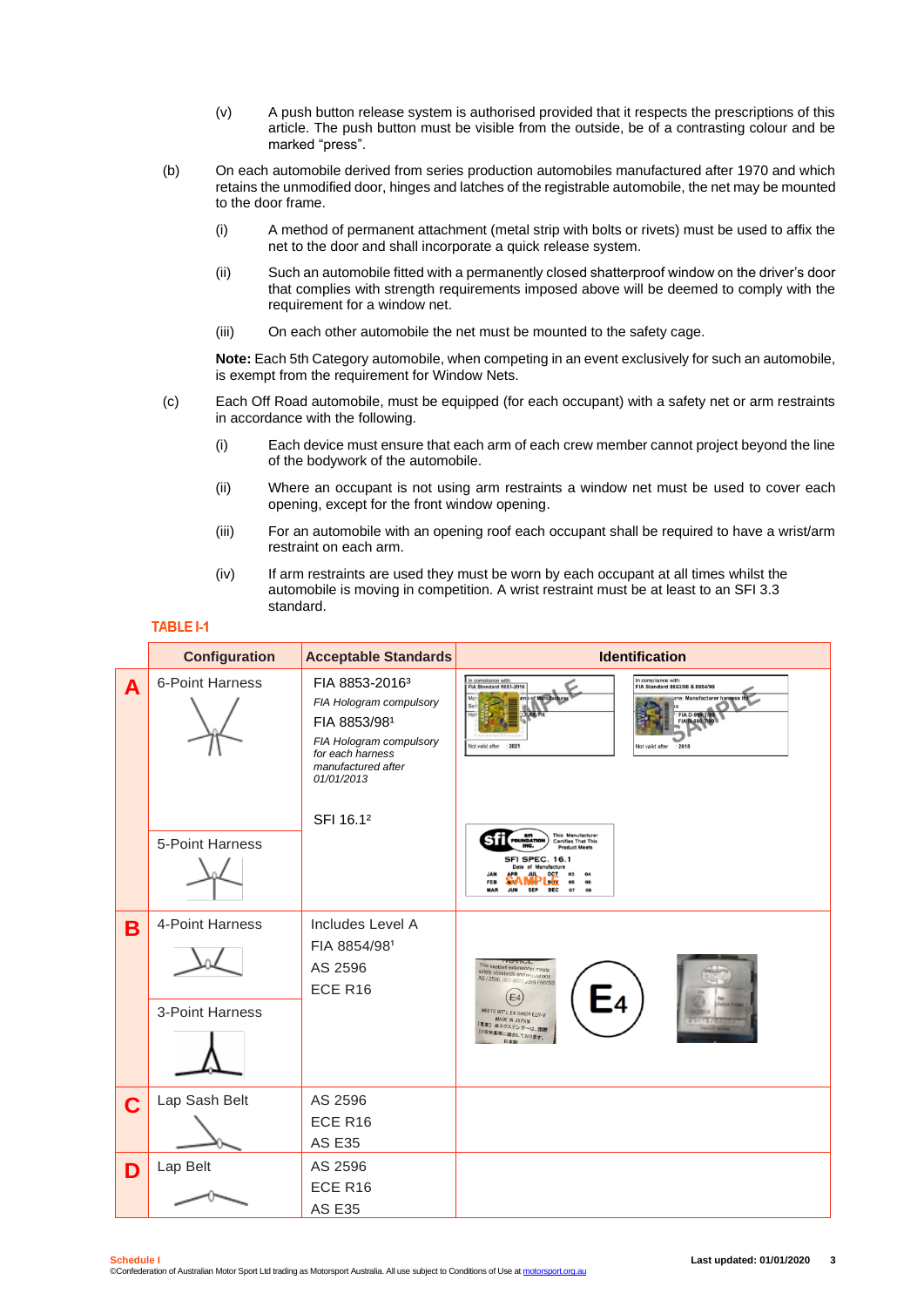### **NOTE:**

<sup>1</sup> "Not valid after XXXX" shown on each strap as detailed below:

- (i) For International events, safety harnesses must not be used after 31 December of the year stated (XXXX).
- (ii) For all other events, safety harnesses must not be used after 31 December, five years after the year stated (XXXX).

The extension of the safety harness validity detailed above for non – international events is subject to the following conditions:

- (iii) Safety harnesses must be inspected during the normal scrutiny process;
- (iv) Each competitor must inspect and replace any damaged or worn safety harness before any competition as required.

<sup>2</sup> SFI Harness to be returned to original manufacturer for re-webbing within two years of the date of manufacture shown on SFI label or be replaced. This requirement is imposed by the SFI Foundation (Inc).

<sup>3</sup> FIA 8853-2016 only in accordance with FIA Presentation Forms: [https://www.fia.com/presentation-forms](https://www.fia.com/presentation-forms-harnesses-according-fia-standard-8853-2016)[harnesses-according-fia-standard-8853-2016](https://www.fia.com/presentation-forms-harnesses-according-fia-standard-8853-2016)

#### **TABLE I-2**

| <b>Event Type</b>                                | <b>Event Permit</b><br>Level          | <b>Type</b> | <b>Notes</b>                                                                                                |  |  |
|--------------------------------------------------|---------------------------------------|-------------|-------------------------------------------------------------------------------------------------------------|--|--|
| <b>Observed Section Trial</b>                    | All                                   | D           |                                                                                                             |  |  |
| Motorkhana                                       | All                                   | D           |                                                                                                             |  |  |
| Khanacross                                       | All                                   | C           | Type B minimum for each Specials                                                                            |  |  |
| <b>Speed Events</b>                              | All                                   | C           | Registered closed automobiles                                                                               |  |  |
|                                                  |                                       | B           | Other automobiles                                                                                           |  |  |
|                                                  |                                       | A           | Where FHR is required - refer Schedule D                                                                    |  |  |
| Races <sup>1</sup> - 1st Category<br>Group 2A/2C | All                                   | Α           |                                                                                                             |  |  |
| Races <sup>1</sup> - Other automobiles           | All                                   | Α           |                                                                                                             |  |  |
| Rally                                            | All                                   | A           |                                                                                                             |  |  |
| Rallysprint                                      | S <sub>1</sub>                        | C           |                                                                                                             |  |  |
|                                                  | S <sub>2</sub>                        | A           |                                                                                                             |  |  |
| <b>Other Road Events</b>                         | Touring /<br>Navigation<br>Assemblies | C. D        | Must comply with civil regulations or otherwise as<br>required for any other sub event/s or special test/s. |  |  |
|                                                  | <b>Touring Road</b>                   | C, D        | Must comply with civil regulations or otherwise as<br>required for any other sub event/s or special test/s. |  |  |
| Off Road                                         | All                                   | Α           |                                                                                                             |  |  |

#### **NOTE:**

 $^{\rm 1}$  Except 5<sup>th</sup> Category: For automobiles of the 5<sup>th</sup> Category whilst competing in events exclusively for the 5<sup>th</sup> Category, each safety harness shall be of a type and configuration as specified in the specific group technical regulations.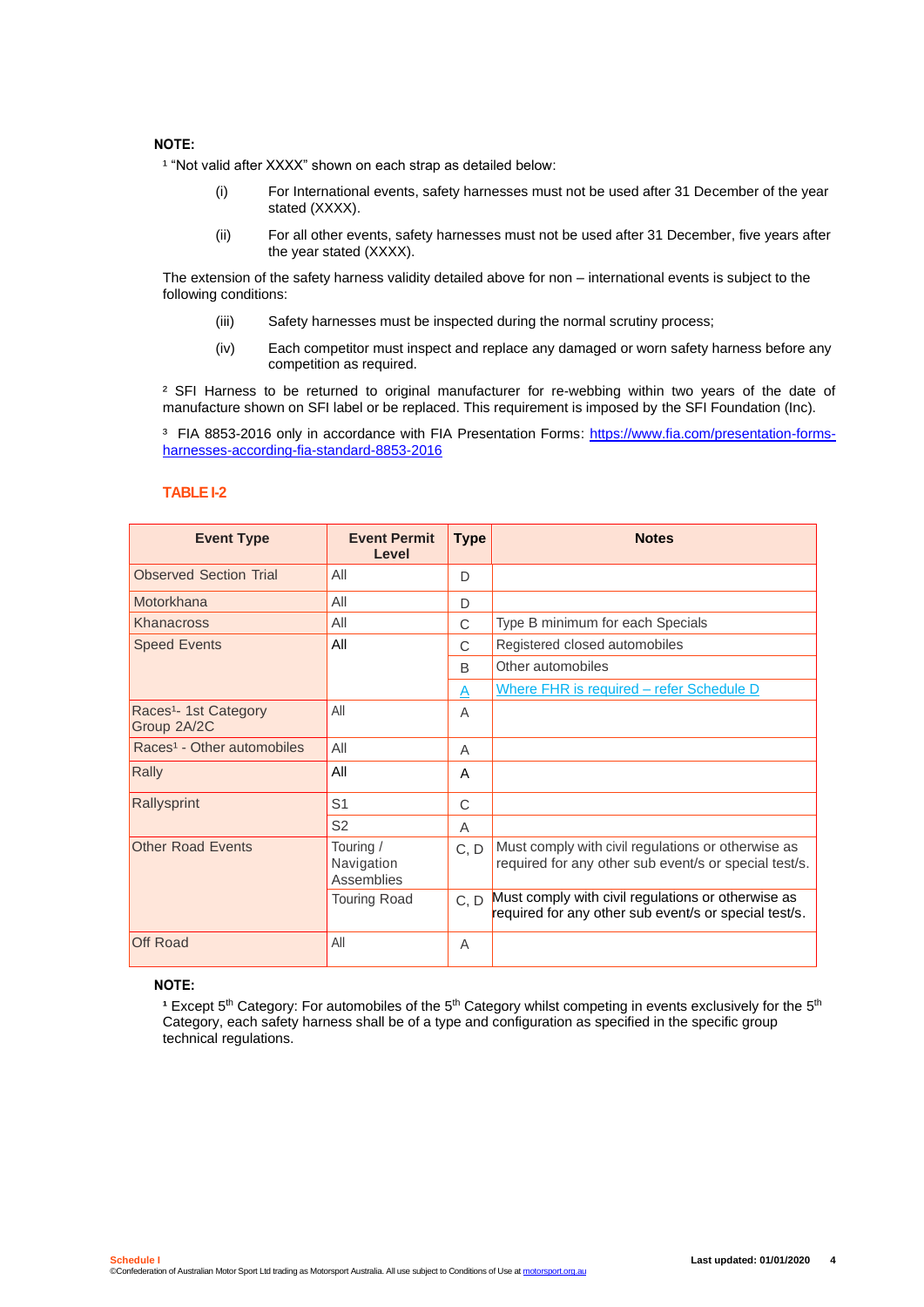## Drawing I-1



**Drawing I-2** 



Acceptable range of angles for Safety Harness Belts. Note that the<br>angles are taken from the drivers body not the slots in the seat.